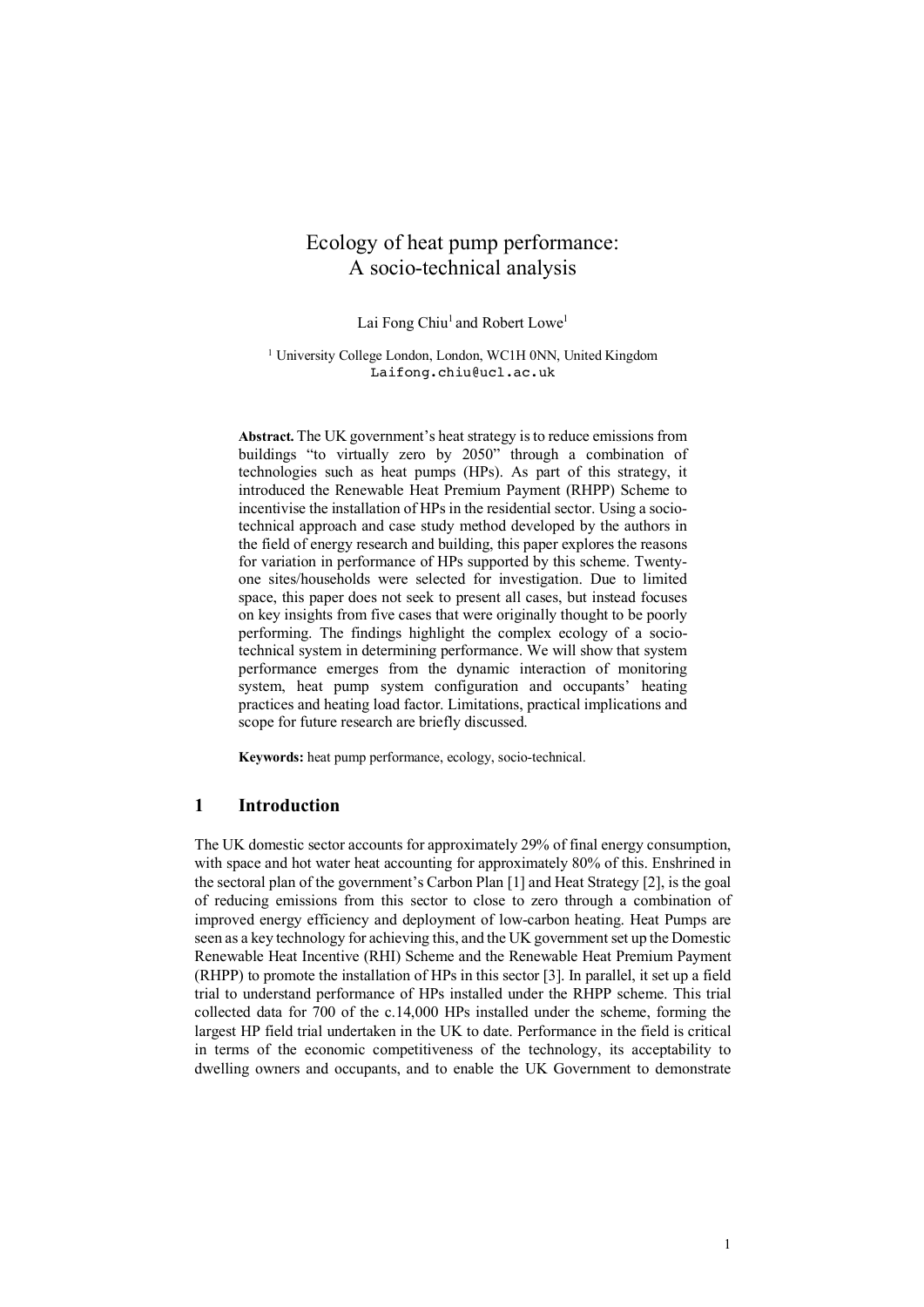compliance with the UK's target for renewable heat under the EU Renewable Heat Directive [4]. Currently, performance of HPs is defined by two indices, the coefficient of performance (COP) and the seasonal performance factor (SPF). The Renewable Heat Incentive Scheme Regulations [5] require that both air source heat pumps (ASHPs) and ground source heat pumps (GSHPs) should attain COP=2.9 and SPF=2.5 at boundary H4, to qualify for support under the scheme. A team led by the second author of this paper was commissioned to analyse remote monitoring data from the field trial and to undertake detailed case studies of a sample of 21 installations using a socio-technical approach with the aim of improving understanding of remote monitoring systems, quality of metadata, reasons for variations in performance, and occupant satisfaction with their HP systems. Due to limited space, this paper does not seek to present all cases, but instead focuses on key insights from five cases that were originally thought to perform poorly.

# **2 Research design and methods**

The present authors' previous research in building performance has shown the necessity of taking a socio-technical system perspective to empirical investigation of the performance of energy technologies in the field [6]. This has resulted in the development of a socio-technical Case Study Method to collect and integrate data from people and technical systems [7] that are interconnected, mutually adaptive, and coconstituted. Below is a brief outline of the design and methods used for data collection, analysis and interpretation. A full report on the RHPP Field Trial case studies is available on-line [8].

#### **2.1 Sampling strategy and collection of data**

Based on statistical analysis of remote monitoring data, 117 householders and 31 Registered Social Landlords (RSLs), representing a range of HP performances and geographic location across the UK, were identified for initial contact. Positive responses were received from approximately 1/3 of the householders, and almost half of the tenants contacted by RSLs. Following a further round of selection, occupants of 21 dwellings, 7 under the ownership of RSLs, and 14 owner-occupied, were recruited to take part in case studies. Site visits of 2-3 hours duration were made by a team that included one technical researcher and at least one social researcher, who recorded detailed characteristics of each dwelling, configuration and arrangements of HP systems and interviewed occupants about their life-style, perceived thermal comfort in relation to the installation and operational experience of and satisfaction with the HP during a room-by-room "walk-through" of the dwelling [8:42].

#### **2.2 Analysis**

In the first instance, both quantitative data and qualitative data were entered into a master matrix. Analytic matrices were then constructed [8: App.1] based on an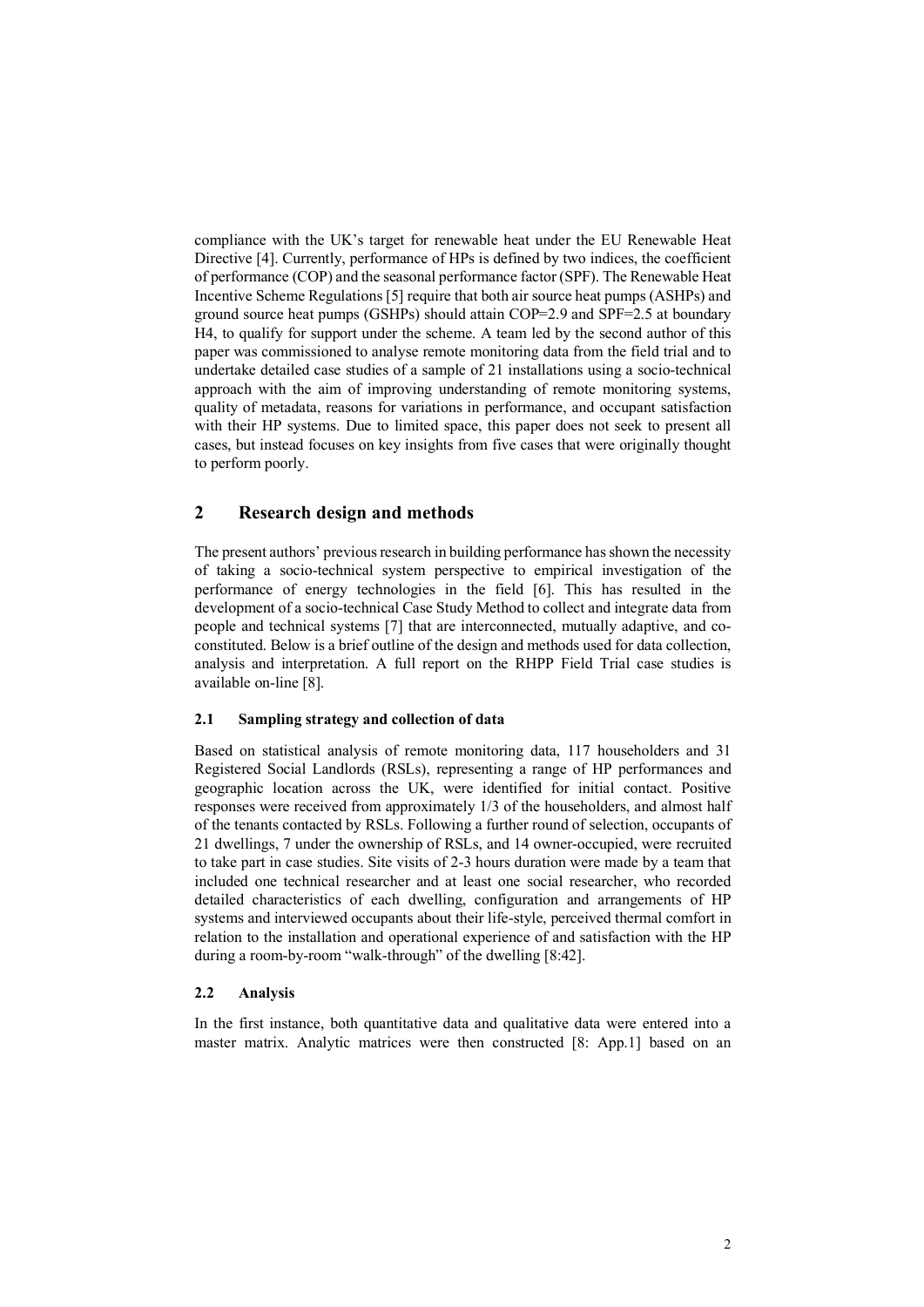investigative logic of HP performance. This analytic framework gave primacy to thermodynamic constraints, expressed qualitatively by the equation:

#### $COP \approx 0.5 \times 330/\Delta T$

(where  $\Delta T$  is the difference between the HP's source and output temperatures), to the configuration of system components and their interactions with built-form and heat loss taken from Energy Performance Certificates (EPCs), to impacts of human behaviours such as commissioning of systems by installers/or occupants themselves, and to occupants' operating strategies in the context of lifestyles and costs.

Table 1 below summarises the 16 cases in terms of types of HPs and their performances. Analysis was initially performed on a sub-sample of 10 cases selected from the 21 cases – these are arranged horizontally in Table 1. Because this sub-sample included only a single RSL dwelling, the sub-sample was then expanded to include all 7 RSL dwellings in the 21, bringing the total number of cases subjected to detailed comparative analysis to 16. The additional 6 cases are arranged vertically in Table 1. Estimates of SPFs for all systems were refined during the analysis.

**Table 1.** Cases classified by heat pump type, SPF band and tenure.

|                                                                   |                                              |      |           |                  |           |           |           |                  | CS02            |
|-------------------------------------------------------------------|----------------------------------------------|------|-----------|------------------|-----------|-----------|-----------|------------------|-----------------|
|                                                                   |                                              |      |           |                  |           |           |           |                  | AS              |
| "well performing" heat pumps $(SPF > 2.5)$                        |                                              |      |           |                  |           |           |           |                  | CS03            |
|                                                                   | "poorly performing" heat pumps $(SPF < 2.5)$ |      |           |                  |           |           |           |                  |                 |
| Heat pumps reclassified as "well performing" following analysis   |                                              |      |           |                  |           |           |           |                  | CS04            |
| RSL-owned dwellings shown in <i>italics</i> .                     |                                              |      |           |                  |           |           |           |                  | GS <sup>-</sup> |
| "AS" denotes air source and "GS" denotes ground source heat pump. |                                              |      |           |                  |           |           |           |                  | CS05            |
|                                                                   |                                              |      |           |                  |           |           |           |                  | <b>GS</b>       |
|                                                                   |                                              |      |           |                  |           |           |           |                  | CS06            |
|                                                                   |                                              |      |           |                  |           |           |           |                  | AS              |
| CS18                                                              | CS13                                         | CS19 | CS14      | CS <sub>20</sub> | CS16      | CS12      | CS15      | CS <sub>09</sub> | CS07            |
| <b>GS</b>                                                         | <b>GS</b>                                    | AS   | <b>GS</b> | AS               | <b>GS</b> | <b>GS</b> | <b>GS</b> | AS               | AS              |
|                                                                   |                                              |      |           |                  |           |           |           |                  | CS08            |
|                                                                   |                                              |      |           |                  |           |           |           |                  | AS              |

# **3 Factors influencing performance**

#### **3.1 Monitoring systems and data quality**

Seven "poorly performing cases", CS02, CS03, CS07, CS09, CS12, CS15, CS16, were initially suspected by the quantitative team of having monitoring system issues. A combination of revised algorithms for automatic selection of monitoring data and analysis of case study data led to SPFs for CS07, CS09, and CS15 being revised upward to above SPF=2.5, leaving only four poorly performing cases.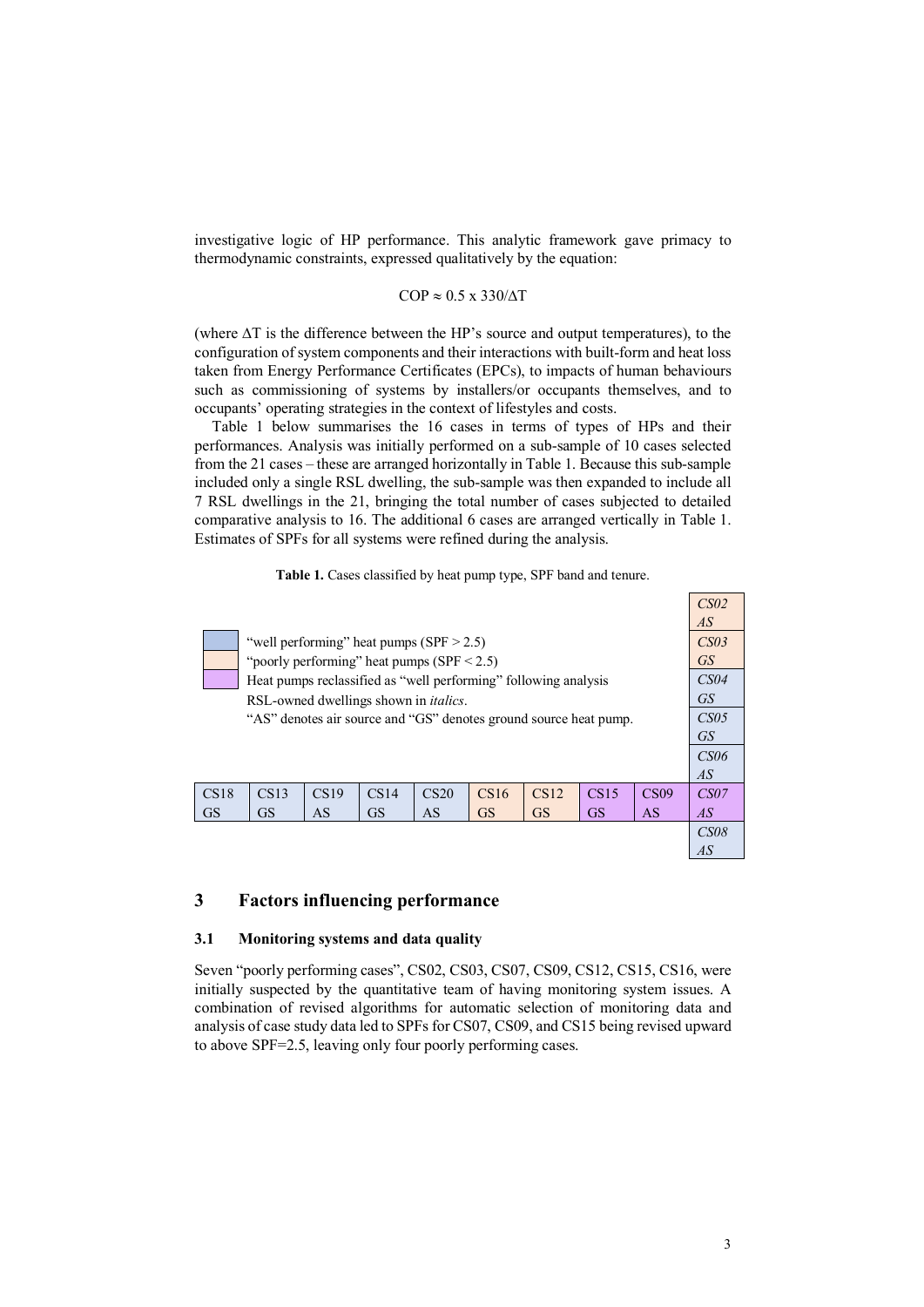Metering issues were one of a number of problems that affected CS07, including a report from the occupants that their HP had suffered a "blow out" which was corroborated by inspection of the monitoring data. These problems appeared to be resolved following replacement of the faulty external unit. Monitoring issues were also suspected in CS09; monitoring data indicated that the HP exhibited a persistent but unexplained reduction in mass flow in the primary heating circuit as recorded by the heat meter flow sensor. However, in the interview, the occupants reported that there had been a flat battery in the monitoring system in the initial period following installation which, once detected, had been replaced. The SPF for this system was reestimated based on data that was deemed not to have been affected, resulting in reclassification as well performing. CS15 had a monitoring issue due to faulty installation of equipment, but this was corrected after its discovery.

> "When sensors were placed, [the] fitting was wrong – it was running backwards for a long time – then they came back and altered it; they'd put the sensors on the wrong pipes; this happened [maybe] around 18 months ago".

CS12 was suspected to have potentially serious and unresolved problems with the monitoring system, which were confirmed during the site visit (see section 3.2). Metering issues were suspected in CS16 due to a low SPF, but subsequent analysis suggested this was better explained by the low load factor of the heating system (see section 3.3) which in turn arose from the occupants' heating practices. Finally, metering issues were also suspected in CS13 and CS18, due to data showing heat output with no electricity input for short periods.

### **3.2 System configuration and heating practices**

The five well performing cases, CS13, CS14, CS18, CS19 and CS20, with SPF well above 3 seemed to have well-insulated systems. Well-insulated internal pipework was also found in two of the reclassified cases, CS15 and CS09, suggesting an association with performance.

Metering data for CS09 indicated the presence of resistance heating for domestic hot water. This appears to correspond to CS09's everyday heating practices. As a couple of retirees, the occupants lived mostly in the kitchen during the day-time, retreating in the evening into a small study to watch television; hence the living room was rarely used. The temperature in the kitchen tended to be set at 18°C, as "movement [of] the sun  $\&$  heat from cooking [would] make it comfortable [enough]". The kitchen also housed a large electric oven (an Aga). It is possible that the occupants had been using the electric Aga to provide hot water but were not aware that this might be costly.

Believing that they could keep themselves comfortable with lower costs, occupants of CS09 controlled the temperature in the dwelling by switching their HP on and off and by altering its flow temperature. They said that they did not find the temperature so controllable using the thermostat. The researchers observed that the thermostat was sited in an unheated lobby with a door often closed between the lobby and the living space. This might have caused a higher than set-point temperature in the rest of the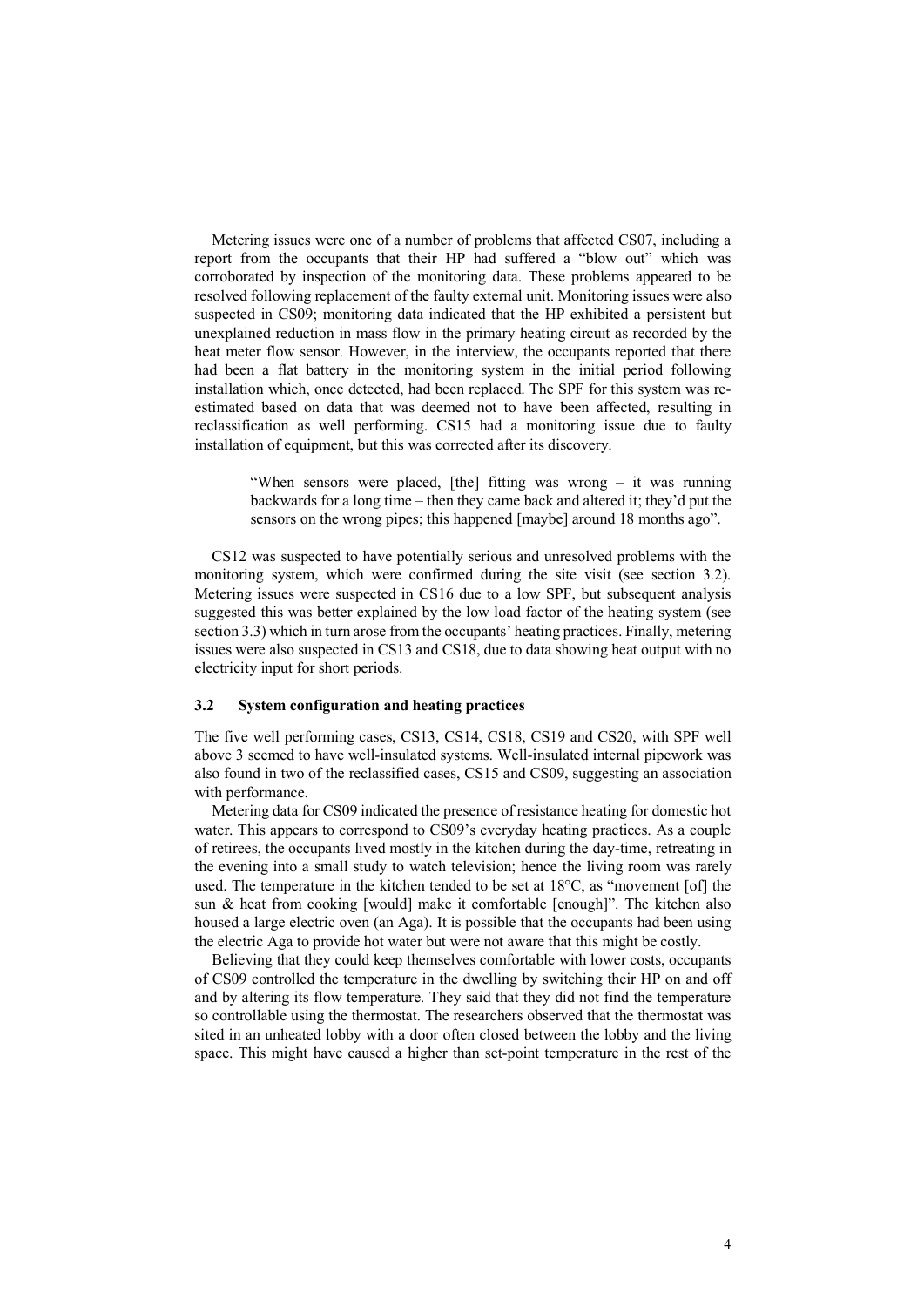dwelling, prompting the occupants to adopt the on-off control strategy to keep the temperature down. From the documentation, less-than-adequate airtightness of the dwelling was discovered by pressurisation test at the time of installation of the HP. This might have added to the poor performance recorded at the outset.

CS12 was another poorly performing case with SPF initially estimated as 0.7. The heating system was characterised by un-insulated pipework (see Fig. 1 below).



**Fig. 1.** CS12 – Uninsulated pipework associated with heat pump.

CS12 was a GSHP. Its hot water cylinder was housed in a cupboard within a heated utility room. There was underfloor heating installed on the ground floor but radiators upstairs. Preliminarily, it was thought that internal uninsulated pipework should not affect performance. However, CS12's room thermostat was in the kitchen immediately adjacent to the heated utility room. The room thermostat in the kitchen could have been affected both by heat gain from cooking and uninsulated pipes in the adjacent utility space. Either factor might in turn have increased the tendency of this system to cycle.

Monitoring data showed that heat demand for space and water heating were below electricity input in every month for two consecutive years. An inquiry was made into whether the data could be subject to metering error. Two features of the monthly mean electricity and heat demand plot suggest it might have been. First, the extreme seasonality of hot water demand and the persistence of space heating demand through the summer, suggested that there may have been a misallocation of total HP heat output between space and water heating – this appeared likely in the light of a photograph taken on site of the monitoring installation (Fig. 2) showing an auxiliary temperature sensor on one of the primary circulation pipes, which had been installed with insulation between it and the pipe. This could explain why the level of both space and water heating recorded were implausibly low, even in a well-insulated dwelling with a single occupant. The total heat output of the HP in January was sufficient to raise the internal temperature of the dwelling by about 4°C. Without other sources of heat, this would have brought the mean internal temperature in January to around 8°C. Solar gain in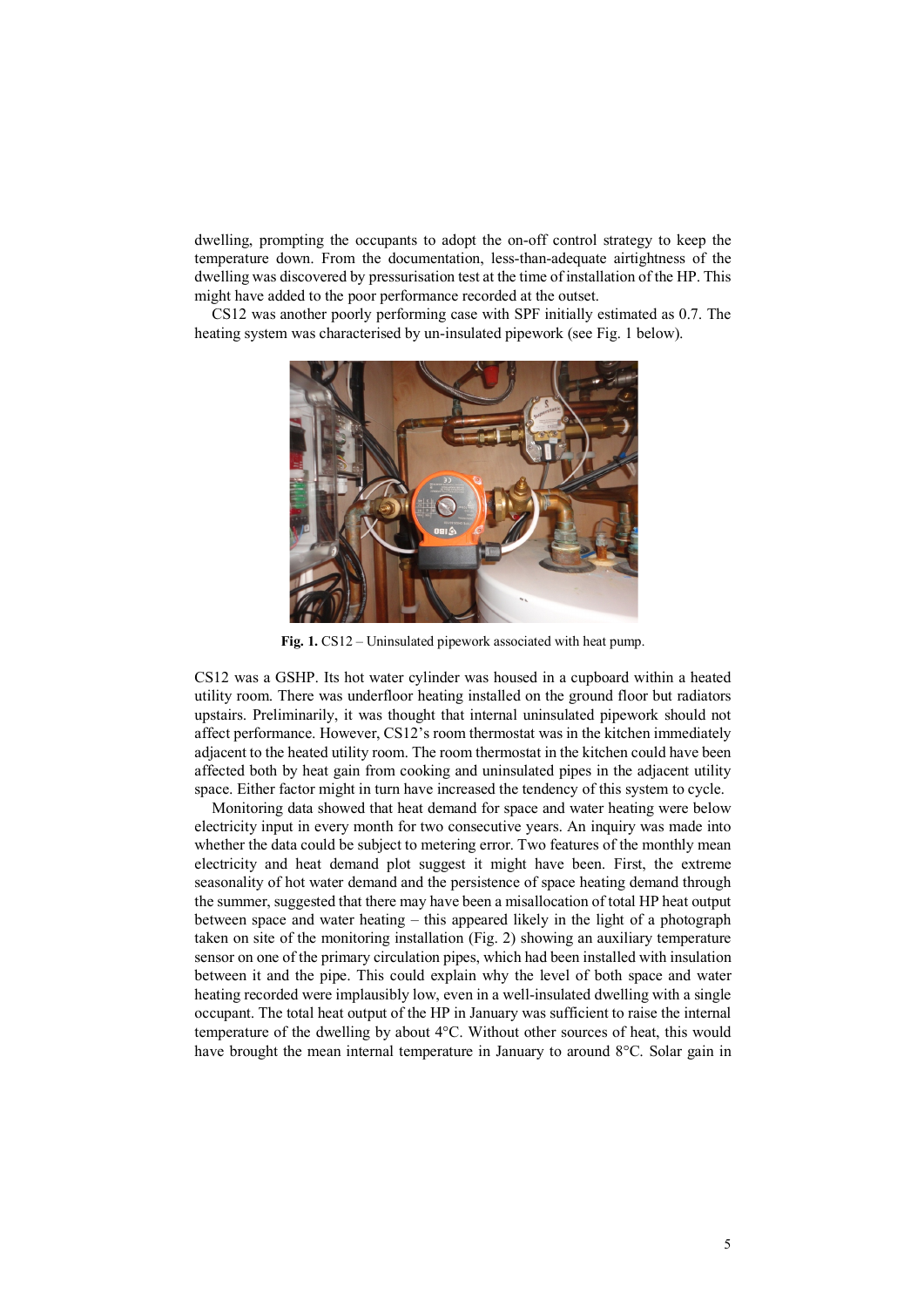

January is negligible, and internal free heat gains would have been unlikely to add more than a few degrees centigrade to the internal temperature.

**Fig. 2.** CS12 - pipework showing insulation between temperature sensor and pipe. The auxiliary temperature sensor for the heat meter is just right-of-centre in a pocket. Source, BRE.

The site visit took place in December. Researchers observed that set-point temperatures of most room thermostats in this dwelling were in the range 17-18°C. Internal temperatures were not recorded, and it was therefore difficult to determine whether the set-point temperature was reached or not. But the occupant stated that she was "comfortable". The manufacturer's documentation showed the system installed in this dwelling was fitted with either a 6 kW or a 9 kW "additional electric heater". Given doubts about the monitoring system, it was not possible to determine from the data collected what proportion of HP output was produced by electric resistance heating. However, plotting heat output from the HP against electricity input from available physical monitoring data, showed that a proportion of the heat output of this system was derived from resistance heating, and that a proportion of the electricity input resulted in no measured heat output. This is consistent with a statement made by the occupant during interview that the booster had, probably accidentally, been turned on by a plumber, but it was not until a "huge bill" (around £1100/year) arrived that she realised there was a problem. The occupant reported that she tried and managed to switch the immersion heater off on the control panel with the help of her father and the manual. This illustrates the complex issues involved in measuring HP performance. The presence of multiple problems - a low thermostat set-point, and the accidental triggering of resistance heating - might all have played a part in lower performance.

#### **3.3 Low load factor and performance**

CS16 was a newly built farm house of  $314 \text{ m}^2$  gross floor area. The EPC showed high ratings for all aspects of the dwelling and its systems, and an overall EPC rating of A. But the monitoring data showed an SPF of only 1.7.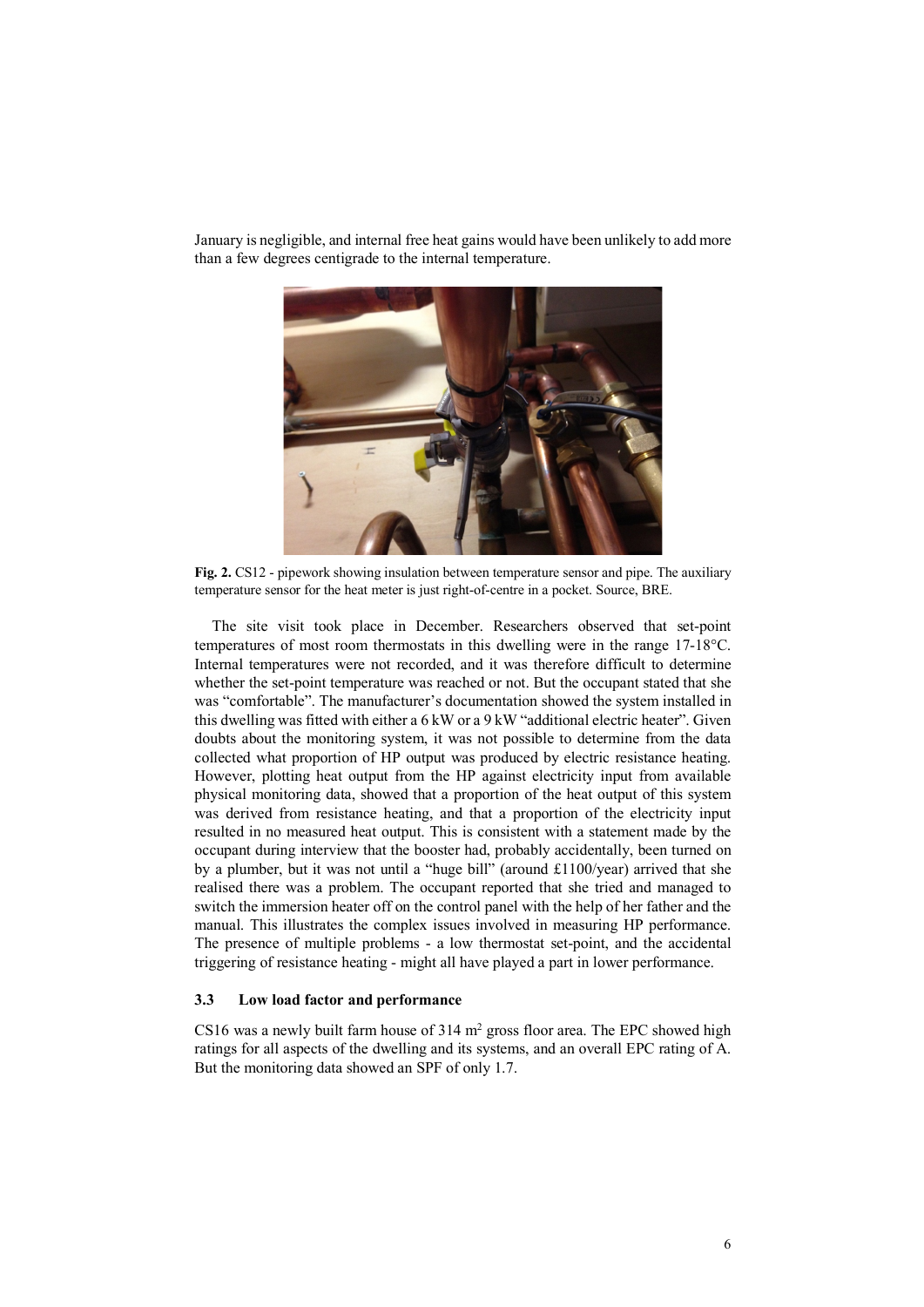In an attempt to understand the reasons why this HP performed poorly, the researchers first checked whether the design capacity of the HP (12 kW) was adequate to meet the heat demand of the dwelling. The calculation suggested that there was sufficient capacity in the HP to heat the dwelling down to external temperatures of around 0°C. Attention then turned to the monitoring data. It was noted that the envelope of HP electricity consumption dropped abruptly by roughly 3 kW in late March 2014, coupled with a drop in the system output temperature. A possible explanation is that the booster heater was turned off at this point.

Inspection of the mean monthly energy flows in CS16 prompted further questions. The split between DHW and space heat changed by a large amount between the two years. DHW went up. Space heat went down by about the same amount. Total heat output stayed roughly the same.

From the analysis of the interview data, there appeared to be a range of issues affecting performance, driven by occupant changes to their control strategy. Despite having photovoltaic panels installed under a generous feed-in-tariff (FIT), the occupants did not feel that these payments were sufficient to offset the cost of their energy bill. They reported that since the HP had been installed, their electricity bill "goes up hugely during the winter quarter", to around £720 in the 2015 winter quarter and approximately 1/3 of that in the 2015 summer quarter. They estimated their annual bill was approximately £1900 that year. In order to save money, they decided to use the HP only to provide background heating and tried out different ways to heat the house. These included: turning down most of the room thermostats to 16°C (exceptions were the hallways and *en suite* bathroom, which were set at 21°C); having their electric oven (an Aga) set to its "snooze" setting  $(110^{\circ}C, \text{ with a corresponding continuous electricity})$ consumption of approximately 600 W) to provide background resistance heating in the living room-kitchen; and using two wood burners (one in the snug and one in the lounge) to supplement the heating every night in winter, and during the day if it was cold. Moreover, the dwelling was a farmhouse and the occupants' life as farmers might also help to explain how lower temperatures were tolerated as a result of wearing warm clothing inside the house. It was observed that they and their two dogs spent most of their days in-and-out of the house. Despite sophisticated zoning, their external doors were opened and shut quite often, making precise control of temperature in the house difficult. This, coupled with a rather high electricity consumption resulting from frequent use of appliances such as a tumble drier, a dishwasher and a washing machine as well as electric power showers, makes it unsurprising that their electricity bill was high. But, in the light of a growing awareness of the consequences of their lifestyle, the occupants had given up trying to control their internal temperature using room thermostats and were instead "experimenting" with using secondary heating devices such as the two wood-burners and the oven mentioned above. It is likely that the use of the Aga, the power showers, tumble dryer and the wood burning stoves, none of which were controlled by a room thermostat, would have restricted the operation of the HP during the monitoring period. All of this begins to explain why the HP delivered less than 10,000 kWh/year of heat, less than 40% of the more than 26,000 kWh/year estimated by the EPC assessor for this house.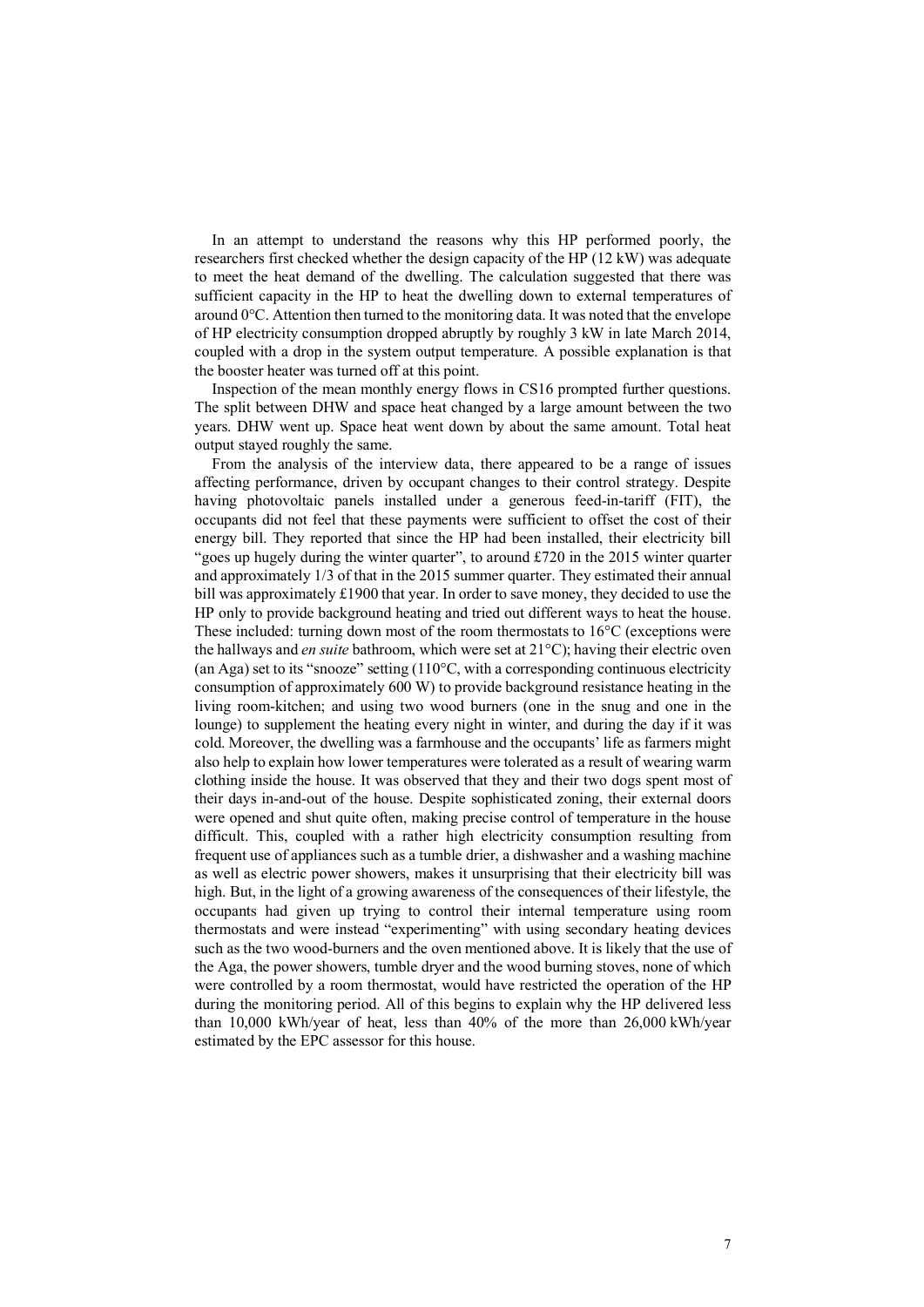Further light was shed on the poor performance of CS16 by a comparison with two other cases with similar physical characteristics. All three dwellings were over 290 m2 floor area (roughly 3.5 times UK mean floor area per dwelling, and the largest among the 16 case studies). The estimated heat annual demands recorded on the EPCs for these houses were: CS14, 16,800 kWh/a; CS16, 26,300 kWh/a; CS18, 20,400 kWh/a.

The GSHP installed in CS14 was rated at 12 kW; CS16 and CS18 were fitted with GSHPs from the same manufacturer. All systems had an integrated auxiliary heat unit, to back up and supplement the output from the HP. All three dwellings had underfloor heating. Based on the monitoring data, the mean heat demands of CS14 and CS18 were shown to range between 3.3 and 7 kW in the period from November to February, yet CS16's mean heat demand was less than half this, between 1.3 and 2.7 kW. Setting aside the possibility of issues with data logging for the moment, the question is whether the low heat demand of CS16 might have contributed to the low SPF. This working hypothesis was put to the test by plotting the monthly mean COP versus load factor for these three cases (Fig. 3).



**Fig. 3.** COP versus heat load factor (monthly means) CS14, CS16 & CS18.

The graph suggests that:

- the low SPF of 1.7 for CS16 is in fact likely to be correct and can be explained by the low heat load factor in this dwelling: the HP performance profile plotted in this way is more or less indistinguishable from the installation in CS14, which has an SPF of 3.5;
- monthly COP rises monotonically with heat load factor up to a load factor of 0.3 for CS14 and to 0.4 for CS18 - at higher load factors, monthly COP falls, perhaps suggesting the onset of electric resistance heating.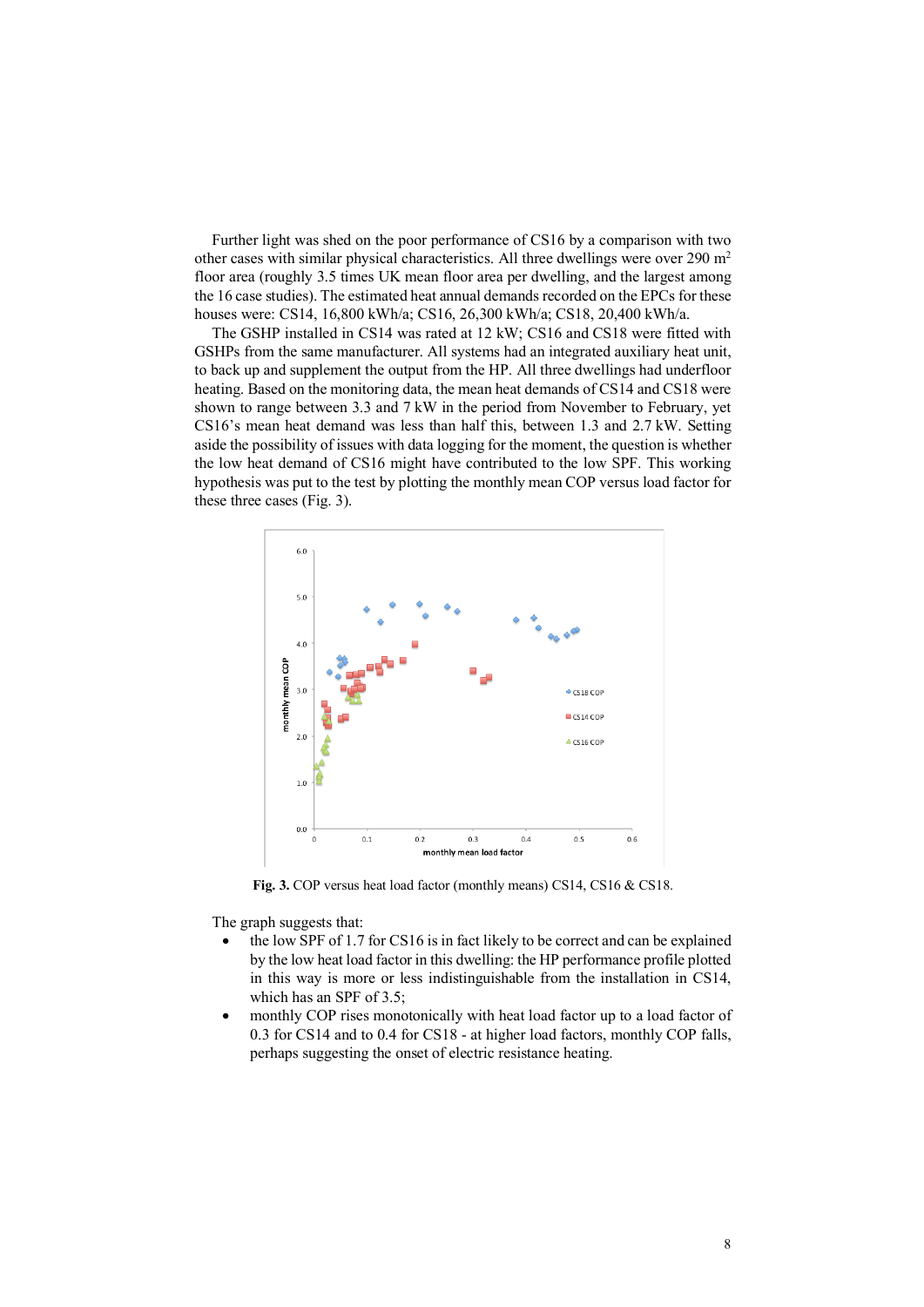Note that the CS16 GSHP had a fixed speed compressor, but it is not known whether ground loop and primary circuit circulation pumps were fixed or variable speed, both of which would tend to reduce part load performance.

Thus, it appears that efficiency is a function of load factor, and that it may therefore be affected by behavioural and social factors, such as a requirement to save energy or reduce high fuel bills, or the use of secondary heating not metered by the HP monitoring system.

# **4 Discussion**

Using a socio-technical approach that aims to go beyond simply understanding either users' behaviours or the technical system, this paper attempts to illustrate the complex ecology of interactions and relationships within and between both systems in determining performance. The metric of HP performance is itself the product of a socioeconomic-technical system (the Renewable Energy Directive) that sets the boundary between good and poor performance. Each HP's operational performance is determined from data collected by a monitoring system, the performance of which depends on quality of installation. The detailed configuration/installation (i.e. arrangements of physical components) of the HP in the dwelling prefigured occupants' heating/ventilation practices. These determine the heat load, which impacts on the HP performance. This in turn appeared to reinforce the original behaviour of the occupants. The plot of performance against heat load factor provided a way to encapsulate the dynamic relationships between a constellation of contextual factors, such as thermal efficiency, lifestyle, perceived comfort, occupants' practical understanding and skills in controlling the HP through manipulating thermostat and flow rate or the use of nonthermostatically controlled secondary heating, as well as unintentional human decisions that resulted in an increase of electric resistance heating. It appears that unexpectedly high electricity bills could be a cue for remedial measures, triggering actions that led to reduced heat-load, and beginning a positive feedback cycle.

If we take seriously what this study has revealed, we will have to approach policy implementation, monitoring and evaluation of low carbon heat technologies differently. While SPF might be a useful metric for determining the overall success of policies and programmes, the complex paths of learning by which performance is achieved and sustained cannot be ignored. It is possible that an overly simple conceptualisation of uncertainties around HP performance, reflected in energy models, might have been one factor contributing to the recent scaling back of UK Government support for the RHI programme. A richer understanding of performance in the real world that captured the process of inter-adaptation between technology and people [6] might help to avoid such outcomes in the future, and lead to more innovative policy and more effective interventions to improve performance. For example, many of the issues raised in this paper could be addressed by reconceptualising heat as a service and supporting the development of customer care packages.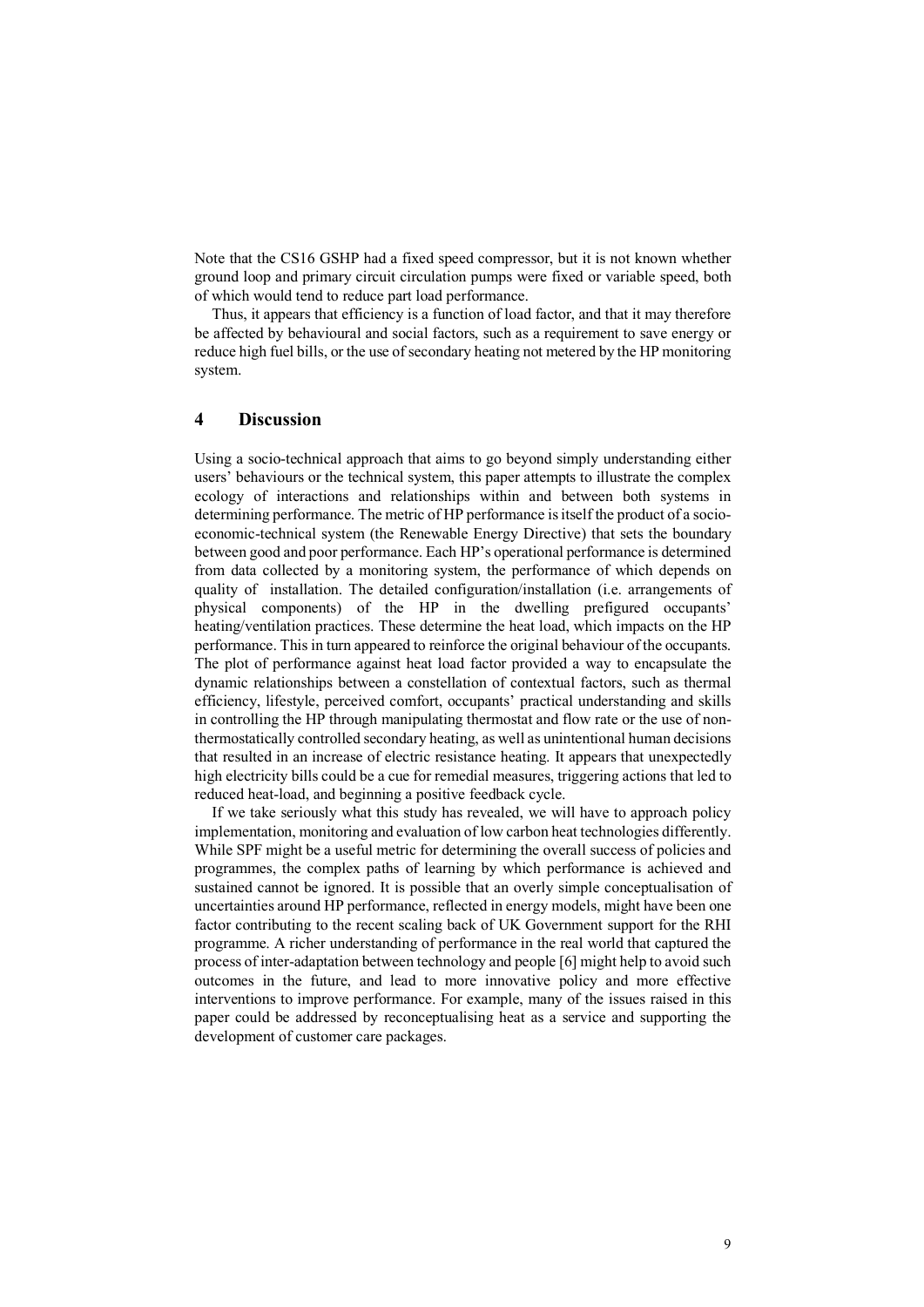It has not been possible in this short paper to expand on the theoretical and methodological developments that have underpinned the analysis, but references have been given. However, the socio-technical analysis presented here challenges the conventional separation of physical and social disciplines in applied energy research. A research programme that opened opportunities for multi-disciplinary collaboration would be one way to improve the environment for learning.

# **5 Acknowledgements**

The authors acknowledge support from UK Research and Innovation through the Centre for Research into Energy Demand Solutions, grant reference EP/R035288/1. The analysis of data from the RHPP Field Trial was undertaken by RAPID-HPC under contract to BEIS, and with support from the Centre for Energy Epidemiology, grant reference EP/K011839/1. Support for the Case Studies Report was provided by Eleni Oikonomou, Colin Gleeson, Jenny Love, Jez Wingfield and Phil Biddulph.

## **6 References**

- 1. HM Government. The Carbon Plan: Delivering our low carbon future. Presented to Parliament pursuant to Section 12 and 14 of the Climate Change Act 2008. (2011).
- 2. DECC. The future of heating: meeting the challenge. 2013 https://www.gov.uk/government/publications/the-future-of-heating-meeting-the-challenge (Accessed 14/5/19).
- 3. DIRECTIVE 2009/28/EC of the European Parliament and of the council of 23 April 2009 on the promotion of the use of energy from renewable sources and amending and subsequently repealing Directives 2001/77/EC and 2003/30/EC. https://eurlex.europa.eu/legal-content/EN/TXT/PDF/?uri=CELEX:32009L0028&from=EN (Accessed 14/5/19).
- 4. DECC. Domestic Renewable Heat Incentive: the first step towards transforming the way we heat our homes. July. 2013. UK Department of Energy and Climate Change (2013) https://assets.publishing.service.gov.uk/government/uploads/system/uploads/attachment\_d ata/file/212089/Domestic\_RHI\_policy\_statement.pdf (Accessed 19/June/2018).
- 5. Renewable Heat Incentive Scheme Regulations 2018. https://www.legislation.gov.uk/ukdsi/2018/9780111166734/pdfs/ukdsi\_9780111166734\_e n.pdf (Accessed 14/5/19).
- 6. Chiu L.F., Lowe R., Raslan R., Altamirano-Medina H., Wingfield J.. A socio-technical approach to post-occupancy evaluation: interactive adaptability in domestic retrofit. Building Research & Information, 42(5) 574-590 (2014)
- 7. Lowe R., Chiu L.F., Oreszczyn T. Socio-technical case study method in building performance evaluation. Building Research & Information, 46(5) 469-484 (2018).
- 8. Lowe R., Chiu L.F., Oikonomou E., Gleeson C., et al. Analysis of data from heat pumps installed via the renewable heat premium payment (RHPP) scheme. Case studies report from the RHPP heat pump monitoring campaign. March (2017). https://www.gov.uk/government/publications/detailed-analysis-of-data-from-heat-pumpsinstalled-via-the-renewable-heat-premium-payment-scheme-rhpp